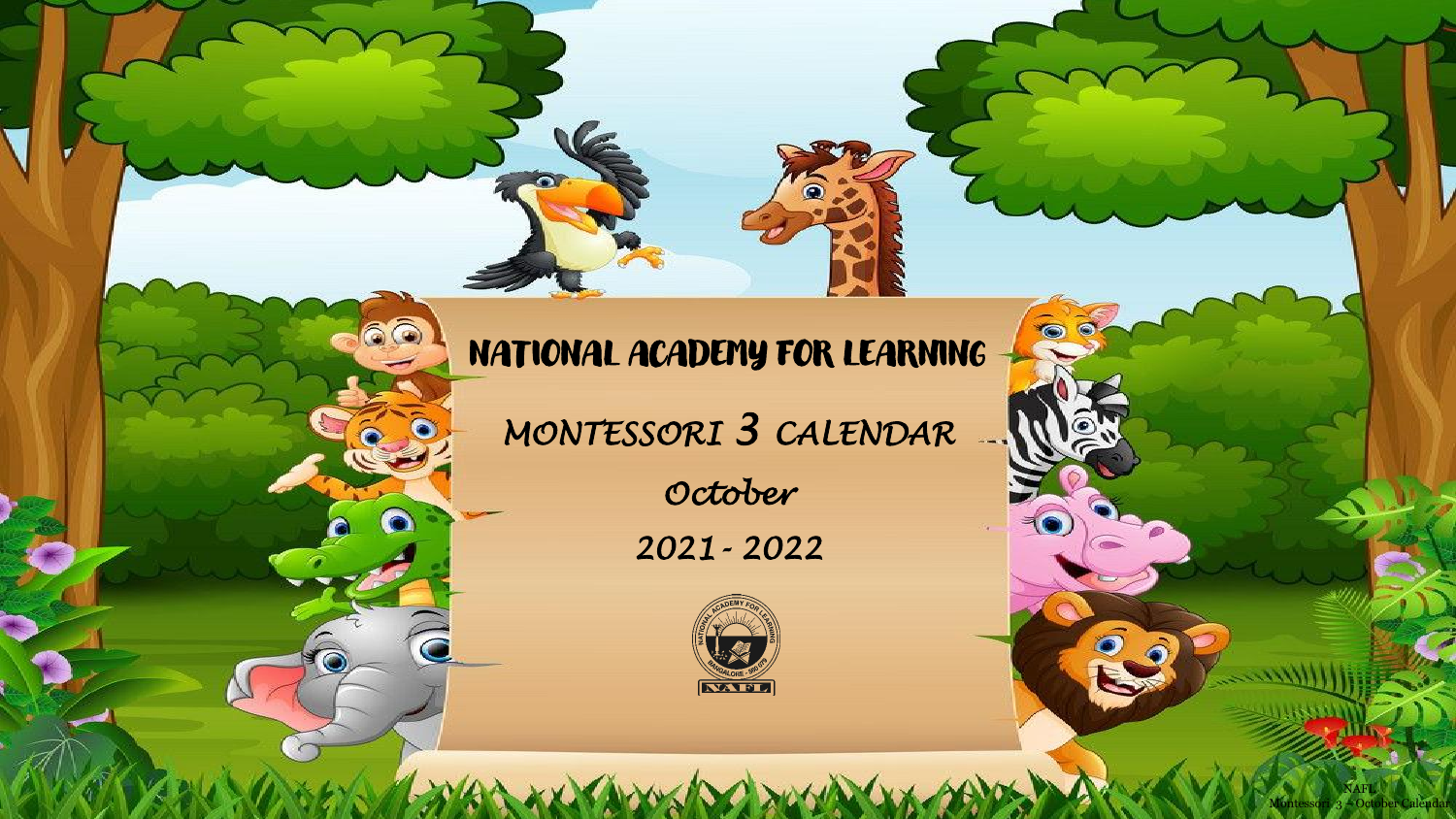## Montessori **3**

October –Animal Kingdom Theme-based Synchronous Sessions

We discuss:

• Nomenclature for parts of the body of different animals (bird, horse, turtle, fish, insect)

> NAFL Montessori 3 – October Calendar

- Names of some animals in different continents
- Amazon Rain Forest
- Importance of animals in the world
- How to care for animals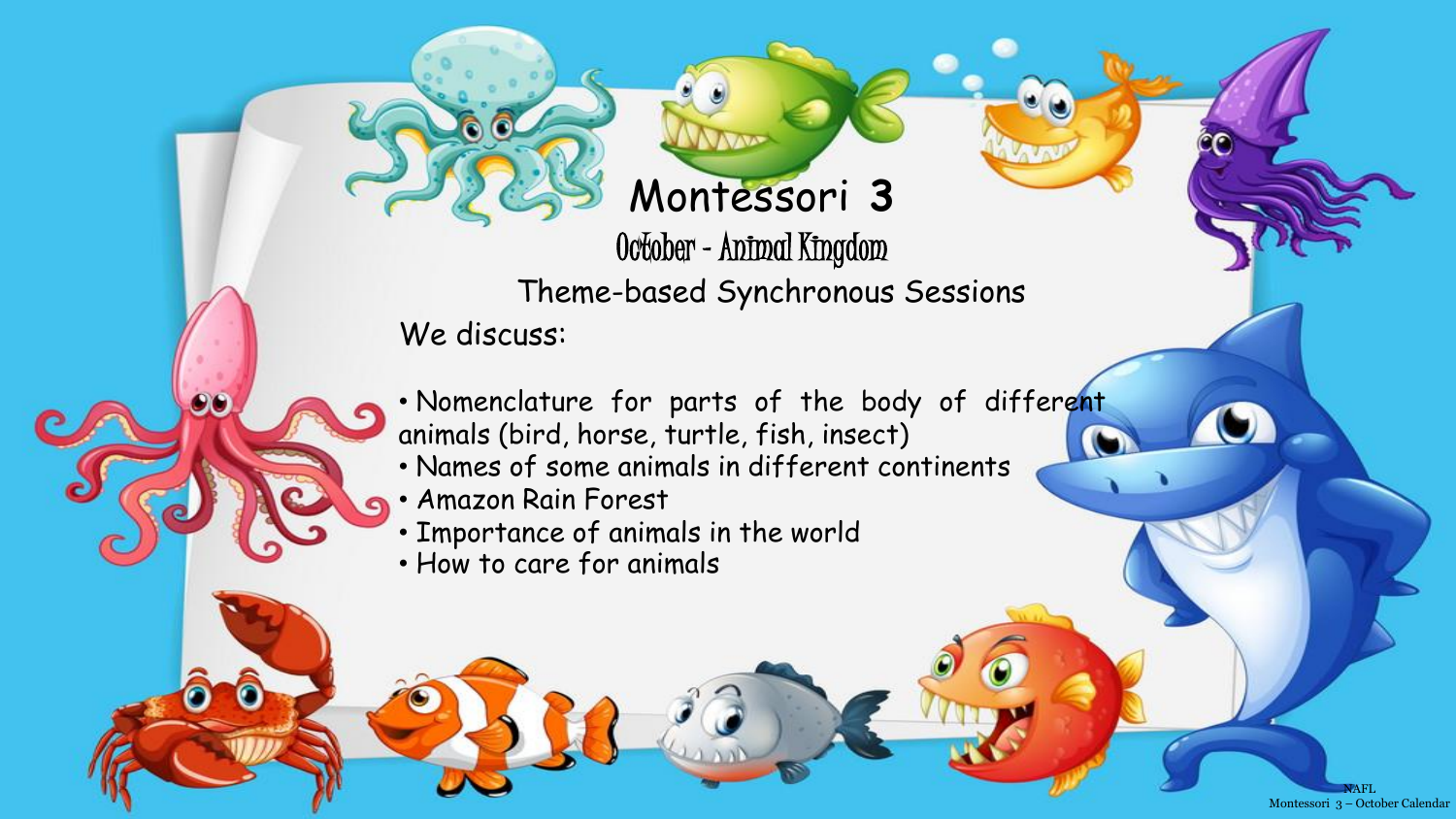## *Asynchronous Sessions*

6

• Simple crafts

Montessori **- 3** 

October –Animal Kingdom

- Brain gym exercises
- Wellness videos
- Rhymes
- Stories
- EPL activities
- Math and Language

NAFL Montessori 3 – October Calendar

 $\bullet$ 

 $\bullet$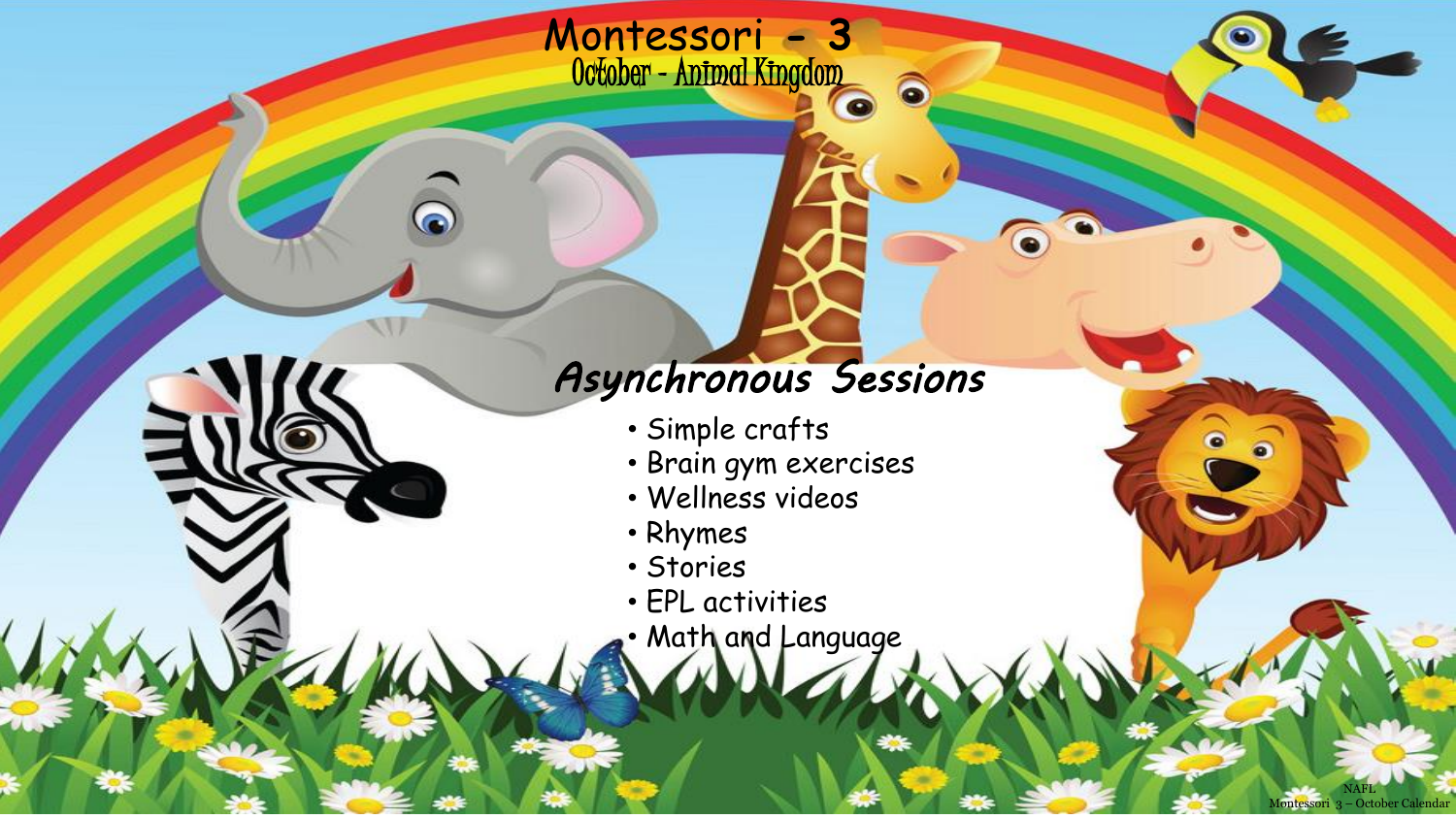

Montessori **- 3**  October –Animal Kingdom

- Introduction to 'greatest' and 'least' numbers
- Words with 'oo' sounds (long and short)
	- Introduction to 'a' as in 'mask'
- Land and Water forms
- Reading and Comprehension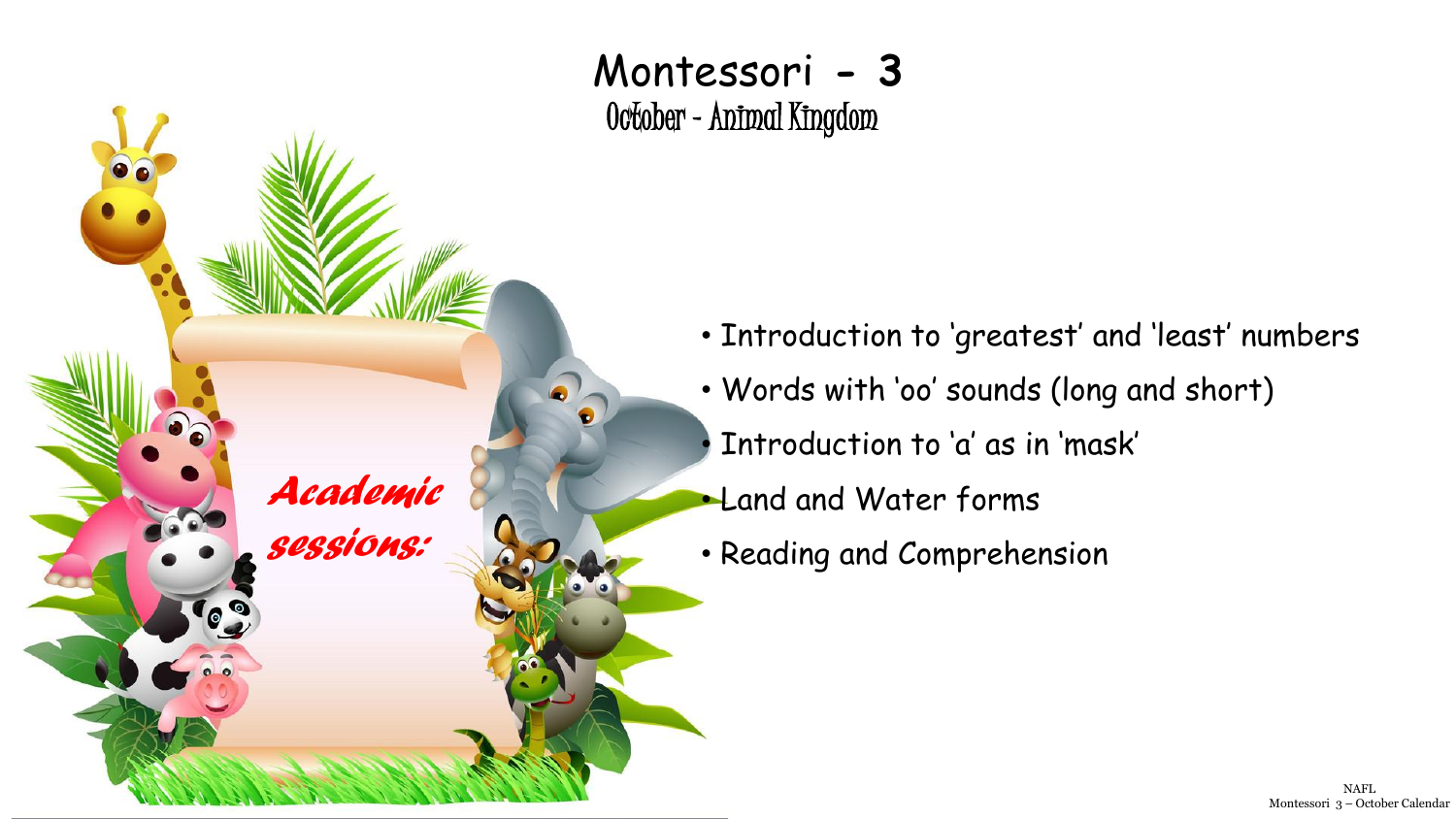Montessori **- 3** 

October –Animal Kingdom

Special Days

Oct 8: Dussehra Assembly

Oct 9-19: Dussehra Holidays

Oct 20: School re-opens

Oct 29: Ethnic wear